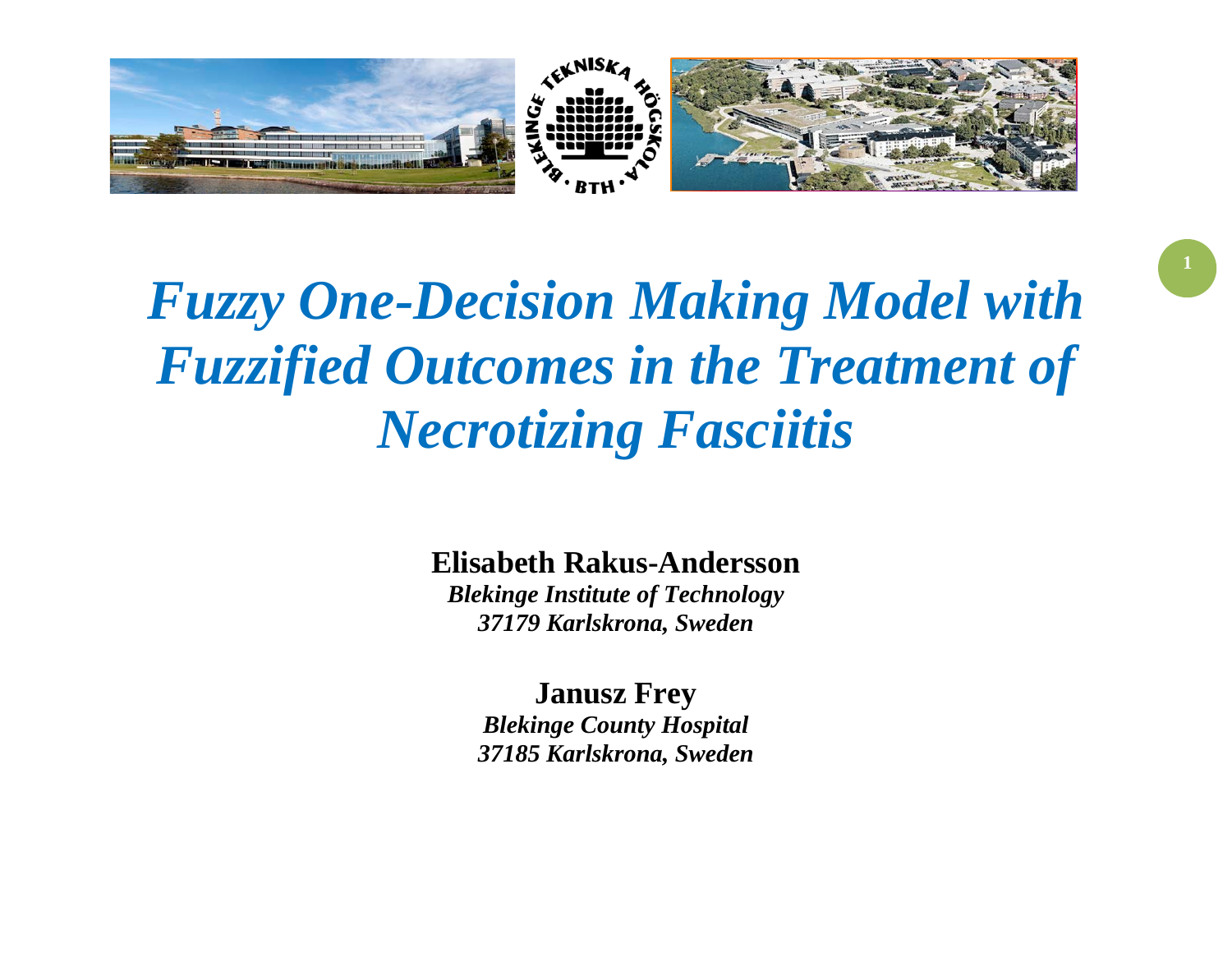

*The agenda of the presentation*

- $\triangleright$  The model of fuzzy decision making with the utility matrix
- $\triangleright$  The outline of fuzzy one-decision making
- $\triangleright$  The construction of entry data
- $\triangleright$  The structure of fuzzified outcomes
- $\triangleright$  The recommendations for treating the Necrotizing Fasciitis (NF) with Hyperbaric Oxygen (HBO)
- $\triangleright$  Conclusions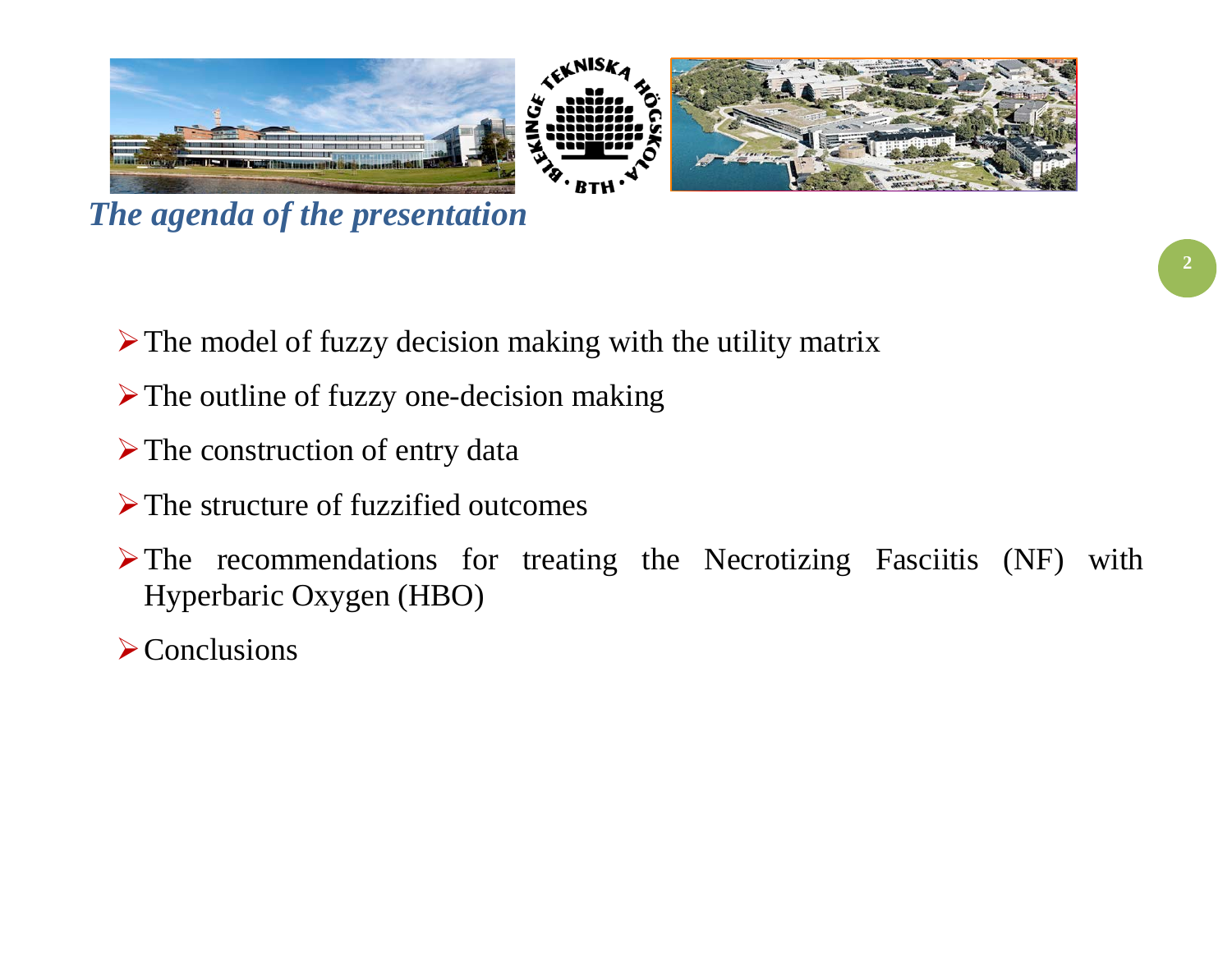

## *The aim of the current research*

- $\triangleright$  Necrotizing fasciitis (NF) is a rare, but deadly soft tissue infection, usually treated with antibiotics and surgery. The treatment with hyperbaric oxygen (HBO) can be helpful.
- $\triangleright$  We want to know, if the patient has a good prognosis of recovery without the treatment with HBO or he/she needs the HBO supplement.
- $\triangleright$  To make the prognosis, a physician relies on his experience. The number of patients is little, which makes difficult to solve routinely the problems of HBO dosing.
- $\triangleright$  We thus initialize the mathematical model of fuzzy decision making, which considers only one decision (indications of treating the patient with HBO).
- $\triangleright$  The decision is differentiated in recommendation levels.
- We arrange recommendations in two families of terms: "stages of non-indication" versus "stages of indication". These are converted to two families of fuzzy sets with parametric membership functions.
- $\triangleright$  We also introduce fuzzy sets, assigned to symptoms. By cumulating the symptoms intensities, we find the patient's clinical characteristics. To accept the most convincing recommendation for HBO dosing, the cumulated characteristics of the patient will be tested in all decision levels.

**3**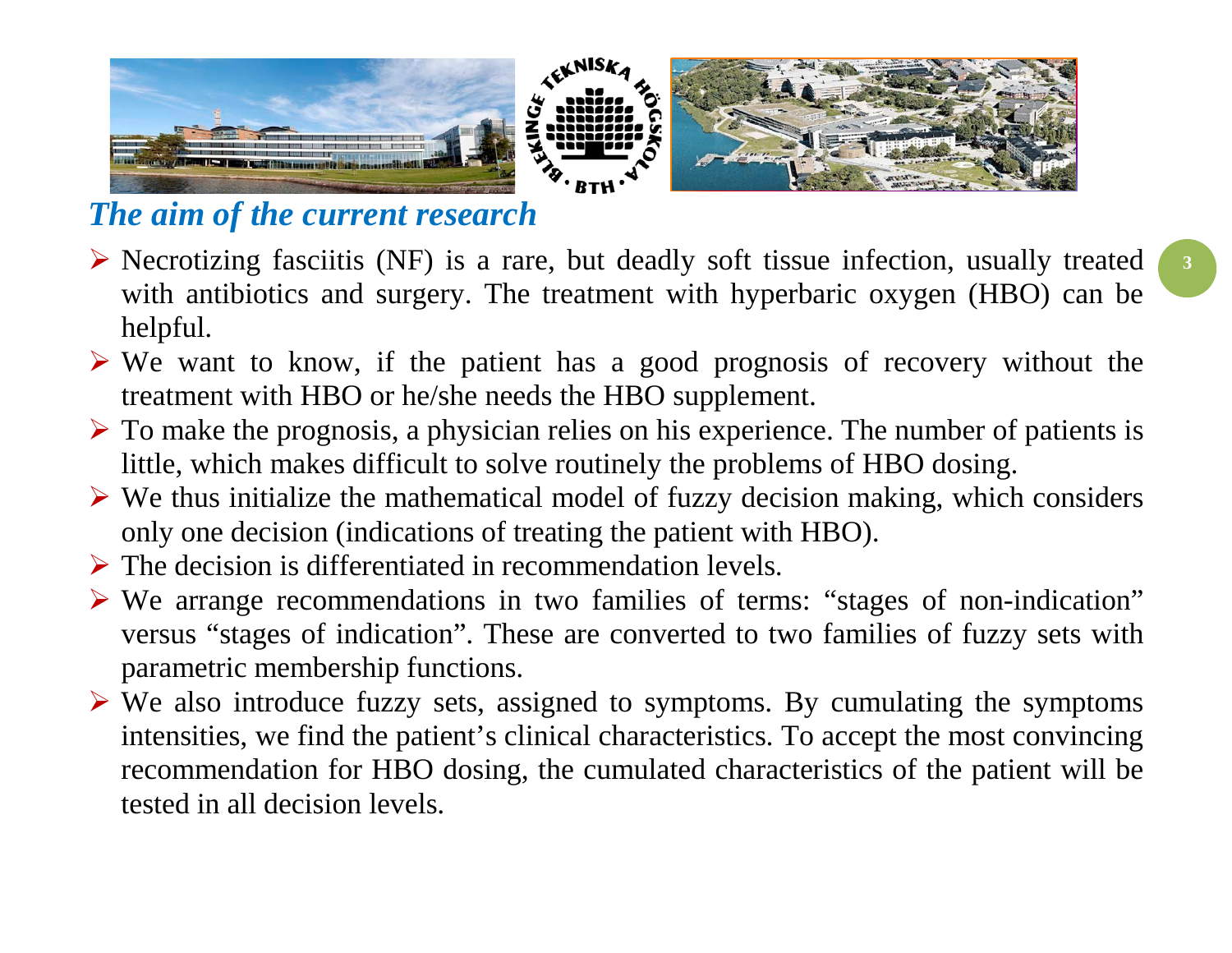

*The conception of a continuous fuzzy set*

Suppose that symptom  $X_i$  is a fuzzy set.

or

A fuzzy set  $X_j \subset X$  consists of two parts: the space of elements belonging to the set and the information about how strongly elements are related to the set, when referring to its definition.

To evaluate the relationship between elements and the set we design the set's membership function. The membership function  $\mu_{X}$  of a fuzzy set  $X_j$  is a function defined as

 $\mu_{Xi}: X \rightarrow [0,1].$ 

Every element  $x \in X$  has *a membership degree*  $\mu_{X}$  $(x) \in [0,1]$ . The fuzzy set  $X_i$  is completely determined by the set of pairs



The support of a fuzzy set  $X_j$ , supp $(X_j)$ , is a set of all  $x \in X$ , such that  $\mu_{X_j}(x) > 0$ .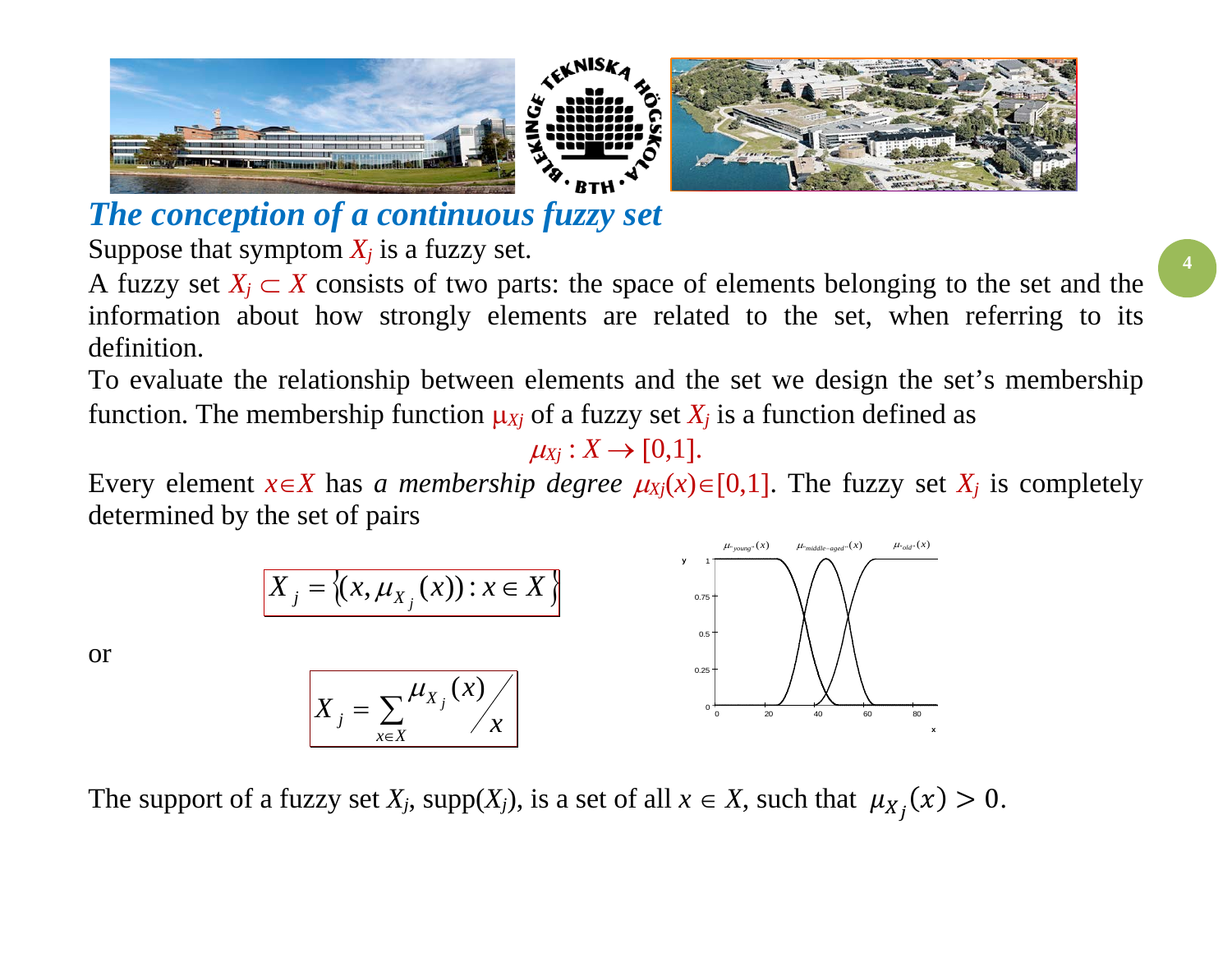

*Classical fuzzy decision making with a utility matrix* A space of states (e.g., symptoms)  $X = \{x_1,...,x_n\}$ , a decision space (e.g., treatments)  $D = \{d_1, ..., d_d\}$  and a utility matrix *U*, are the items of fuzzy decision making.

$$
U = \begin{bmatrix} x_1 & \cdots & x_n \\ d_1 \begin{bmatrix} u_{11} & \cdots & u_{1n} \\ \vdots & \ddots & \vdots \\ d_d \end{bmatrix} \\ u_{d1} & \cdots & u_{dn} \end{bmatrix}
$$

has the entries  $u_{bj}$ ,  $b = 1,...,d$ ,  $j = 1,...,n$ . Each  $u_{bj}$  is the fuzzy utility of applying decision  $d_b$  to state  $x_j$ . In most of applications,  $u_{bj}$  are evaluated intuitively as values from interval [0, 1], e.g., utility of  $(d_1,x_1) = 0.7$ . Some users prefer determining the utilities as fuzzy sets, e.g., utility of  $(d_1, x_1) =$  "large".

- ≻ The aggregated utility  $U_{d_b}$  of  $d_b$  was estimated as  $U_{d_b} = \sum_{j=1}^{n} u_{bj}$  in the early trials of adapting fuzzy decision making to practical solutions.
- The operation  $\max(U_{d_1},...,U_{d_d})$  allowed selecting the optimal  $d_b$ , satisfying the maximum criterion.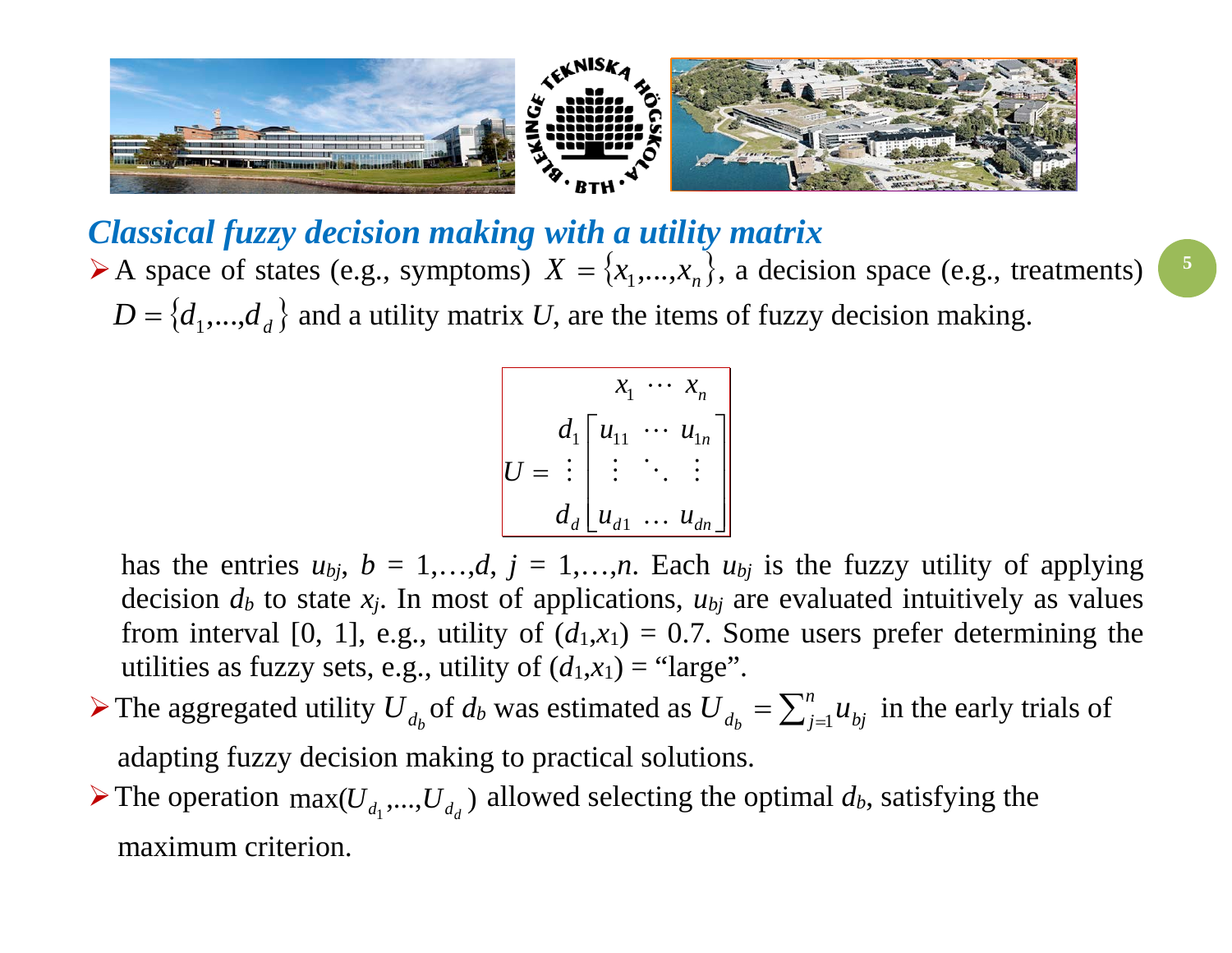

*The general description of fuzzy one-decision model*  $\triangleright$  We still keep the set of symptoms  $X = \{x_1, \ldots, x_n\}$ .

- For patient  $P_i$ ,  $i = 1,...,p$ , we sample the characteristics  $s_i$ , informing about presence or absence of symptoms  $X_j$ ,  $j = 1,...,n$ , typical of necrotizing fasciitis.
- Each clinical marker  $X_j$ ,  $j = 1,...,n$ , is replaced by a fuzzy set  $X_j$ . A marker value  $x_{i,j}$  for symptom  $X_j$  will have the membership degree  $\mu_{X_j}(x_{i,j}).$
- $\triangleright$  The importance weights  $w_i$  of symptoms  $X_i$  are suggested by the physician as the sequence  $X_1$ .... $X_n$ , where ">" means " $X_j$  emerges more dangerous impact on the patient health state than  $X_h$ ,  $j$ ,  $h = 1,...,n$ . We state  $w_1 > ... > w_n$  and want  $\sum_{j=1}^n w_j = 1$ .
- Patient characteristics  $s_i = \sum_{j=1}^n \mu_{X_j}(x_{i,j}) \cdot w_j$ ,  $i = 1, ..., p$ , belongs to [0, 1].
- $\triangleright$  Sets  $L_l$ ,  $l = 1,...,m$ , are fuzzy sets, assisting recommendation levels.
- $\triangleright$  We test  $s_i$  in each  $L_i$  by computing  $\mu_{L_i}(s_i)$ . The optimal decision level  $L^*$  satisfies  $\mu_{L^*}(s_i) = \max(\mu_{L_i}(s_i))$  $L^*(S_i) = \max_{1 \leq l \leq m} (\mu_{L_l}(S_i))$  $= max(\mu_{L_i}(s_i)).$

$$
\begin{bmatrix} \mu_{X_1}(x_{i,1}) \cdot w_1 \\ \vdots \\ \mu_{X_n}(x_{i,n}) \cdot w_n \end{bmatrix} \to s_i = \sum_{j=1}^n \mu_{X_j}(x_{i,j}) \cdot w_j \to \begin{pmatrix} \mu_{L_1}(s_i) \\ \vdots \\ \mu_{L_m}(s_i) \end{pmatrix} \to d = L^* \text{for which } \mu_{L^*}(s_i) = \max_{1 \leq l \leq m} \mu_{L_l}(s_i).
$$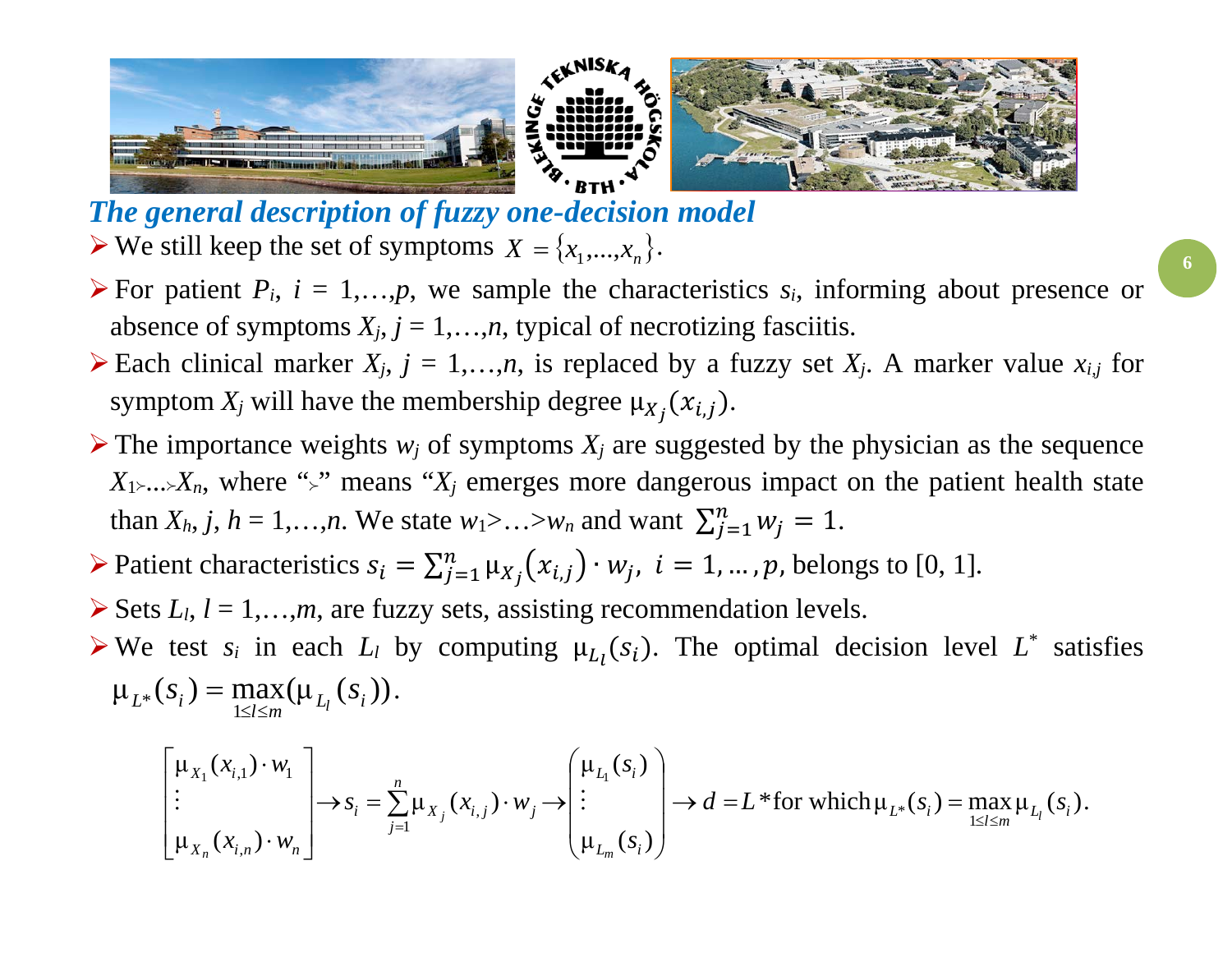

## *Fuzzy sets of measurable symptoms*

- $\triangleright$  Symptoms *X<sub>j</sub>* are recognized as quantitative and qualitative features. We assign fuzzy sets *X<sub>j</sub>*, *j* = 1,…,*n*, to both types.
- $\triangleright$  As the rising order of symptom values (real values or codes) is associated with the growing states of the disease threat then the membership functions of  $X_i$  will be constructed as ascending functions.
- $\triangleright$  Measurable symptoms  $X_i$ , taking values  $x_{i,j}$  in interval [α, γ] continuously, have the membership function  $\mu_{X_j}(x_{i,j})$  as a parametric *s*-function *s*(*x<sub>i,j</sub>*, α, β, γ), yielded by



#### **Example 1**

Symptom " $age$ "=  $X_2$  is a fuzzy set, constrained by the membership function *s*(*x<sub>i,2</sub>*, 18, 59, 100). For, e.g.,  $x_{i,2} = 76$ , we estimate  $\mu_{X_2}(76) = 1 - 2\left(\frac{76-100}{100-18}\right)^2 = 0.828$  $\chi_2(76) = 1 - 2(\frac{76-100}{100-18})^2 = 0.828$  in accordance with the condition 59<76<100.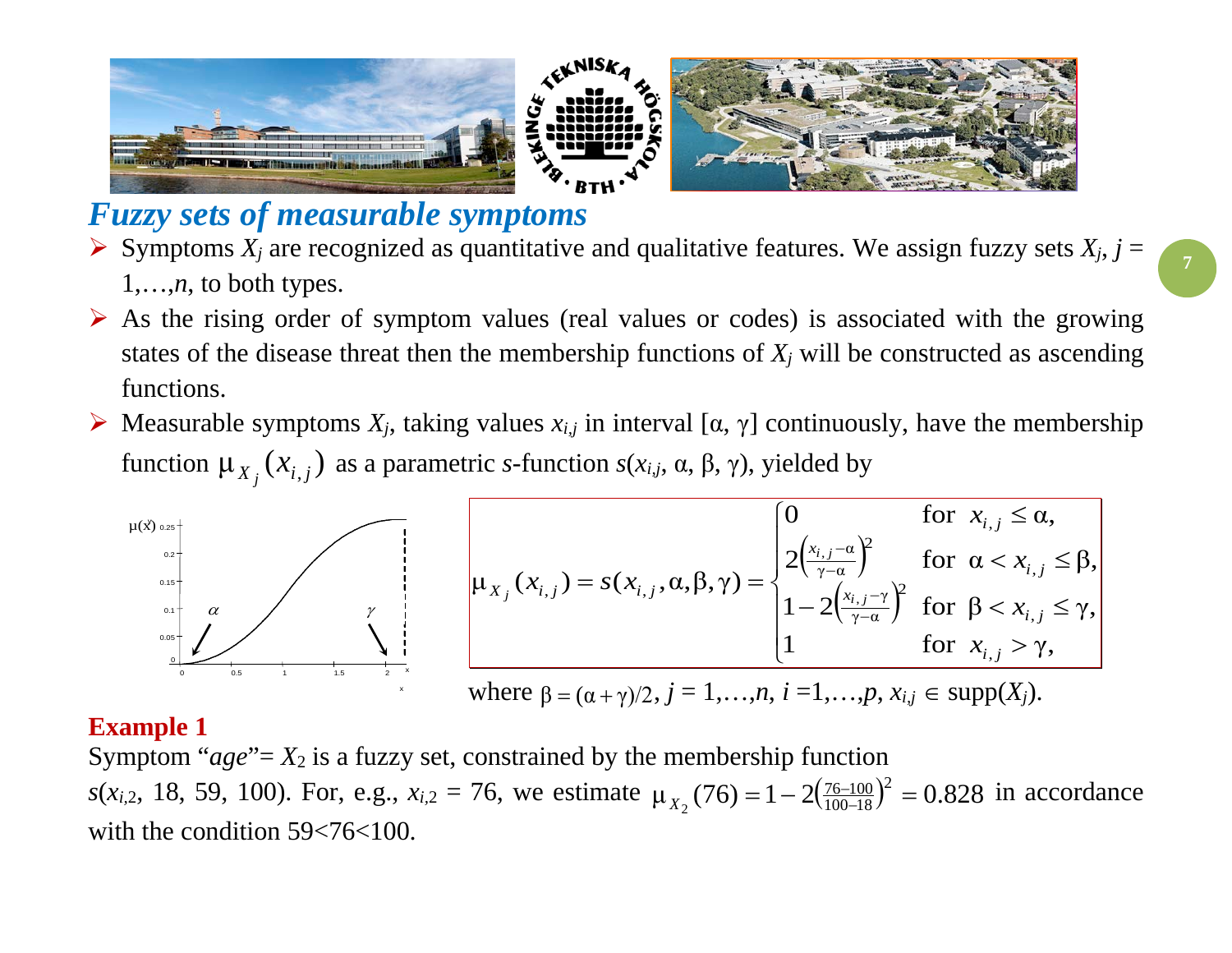

*Fuzzy sets of compound qualitative symptoms*  $\triangleright$  Compound qualitative symptoms  $X_j$ , have a list of codes  $\overline{C_{X_j} = \{0, ..., k, ..., z\}}$ , where  $k = 0, ..., z$ , are non-

negative integers. Suppose that *z* is an even integer.

- $\triangleright$  *k*-values mark answers to a question about the intensity of symptom  $X_i$  in  $P_i$ . We suppose that 0 denies the presence of  $X_i$ , *z* confirms  $X_i$ 's critical stage, and  $(0 + z)/2$  indicates "*medium intensity*".
- Function  $g(k)$ , starting with  $g(0) = -1$  and terminating with  $g(z) = 1$  has an equation

$$
g(k) = g(0) + k \cdot \frac{g(z) - g(0)}{z} = -1 + k \cdot \frac{2}{z}
$$

Interval  $[-1, 1]$ , with discrete values  $g(k)$ , is a support of fuzzy set  $X_i$ .  $\triangleright$  The membership function of  $X_i$  is given by

$$
\mu_{X_j}(g(k)) = s(g(k), -1, 0, 1) = \begin{cases} 2\left(\frac{g(k)+1}{2}\right)^2 & \text{for } -1 \le g(k) \le 0, \\ 1 - 2\left(\frac{g(k)-1}{2}\right)^2 & \text{for } 0 \le g(k) \le 1. \end{cases}
$$

#### **Example 2**

Levels of symptom "*medical state*" =  $S_1$  are coded as: "*comfortable*" = 0, "*satisfactory*" = 1, "*stable*" = 2, "*critical but stable*" = 3, and "*critical*" = 4. For  $k = 0,...,4$ ,  $g(0) = -1 + 0 \cdot \frac{2}{4} = -1, g(1) = -0.5$   $g(2) = 0$ ,  $g(3) = 0.5$ , and  $g(4) = 1$ . The membership degrees, found for  $g(k)$ ,  $k = 0,...,4$ , are  $\mu_{X_1}(g(0)) = 0$ ,  $\mu_{X_1}(g(1)) = 0.125$ ,  $\mu_{X_1}(g(2)) = 0.5$ ,  $\mu_{X_1}(g(3)) = 0.875$ , and  $\mu_{X_1}(g(4)) = 1$ .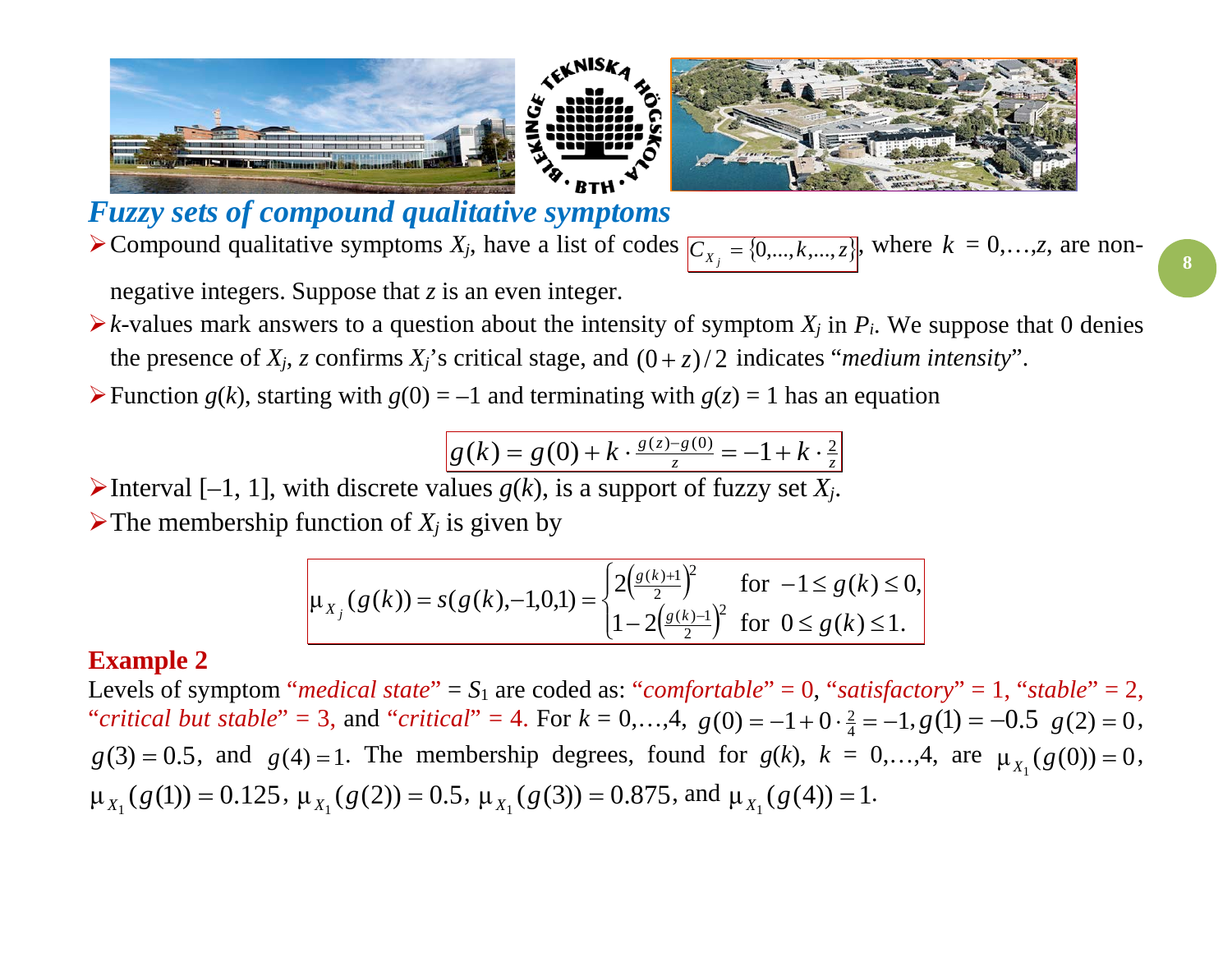

*The importance weights wj of symptoms Xj*

- $\triangleright$  By "importance" we mean the strength of  $X_i$ 's harmful power in the running process of the illness.
- $\triangleright$  Generally, we arrange *n* symptoms  $X_i$  in the sequence  $X_1 \rightarrow \ldots \rightarrow X_n$  in accordance with the expert's opinion. We want the sum of all weights  $w_j$ ,  $j = 1,...,n$ , to be 1.

$$
n \cdot r + (n-1) \cdot r + \ldots + 2 \cdot r + 1 \cdot r = 1
$$

where *r* is a quotient dependent on *n*.

 $w_j = (n - \overline{j+1}) \cdot r$ , for  $j = 1,...,n$ .

### **Example 3**

The symptoms in necrotizing fasciitis are listed in the importance order, as "*medical state*" =  $X_1 \rightarrow "age" = X_2 \rightarrow "risk factors" = X_3 \rightarrow "crp" = X_4 \rightarrow wbc = X_5 \rightarrow "temperature"$  $= X_6$ .

"*crp*" stands for C-reactive proteins and "*wbc*" means white blood cells.

Equation  $6r+5r+4r+3r+2r+r=1$  provides  $r = 0.0476$ .

We receive, in turn for  $j = 1, \ldots, 6$ , the weights

 $w_1 = (6-1+1)0.0476= 0.2856$ ,  $w_2 = 0.238$ ,  $w_3 = 0.1904$ ,  $w_4 = 0.1428$ ,  $w_5 = 0.0952$ ,  $w_6 =$ 0.0476.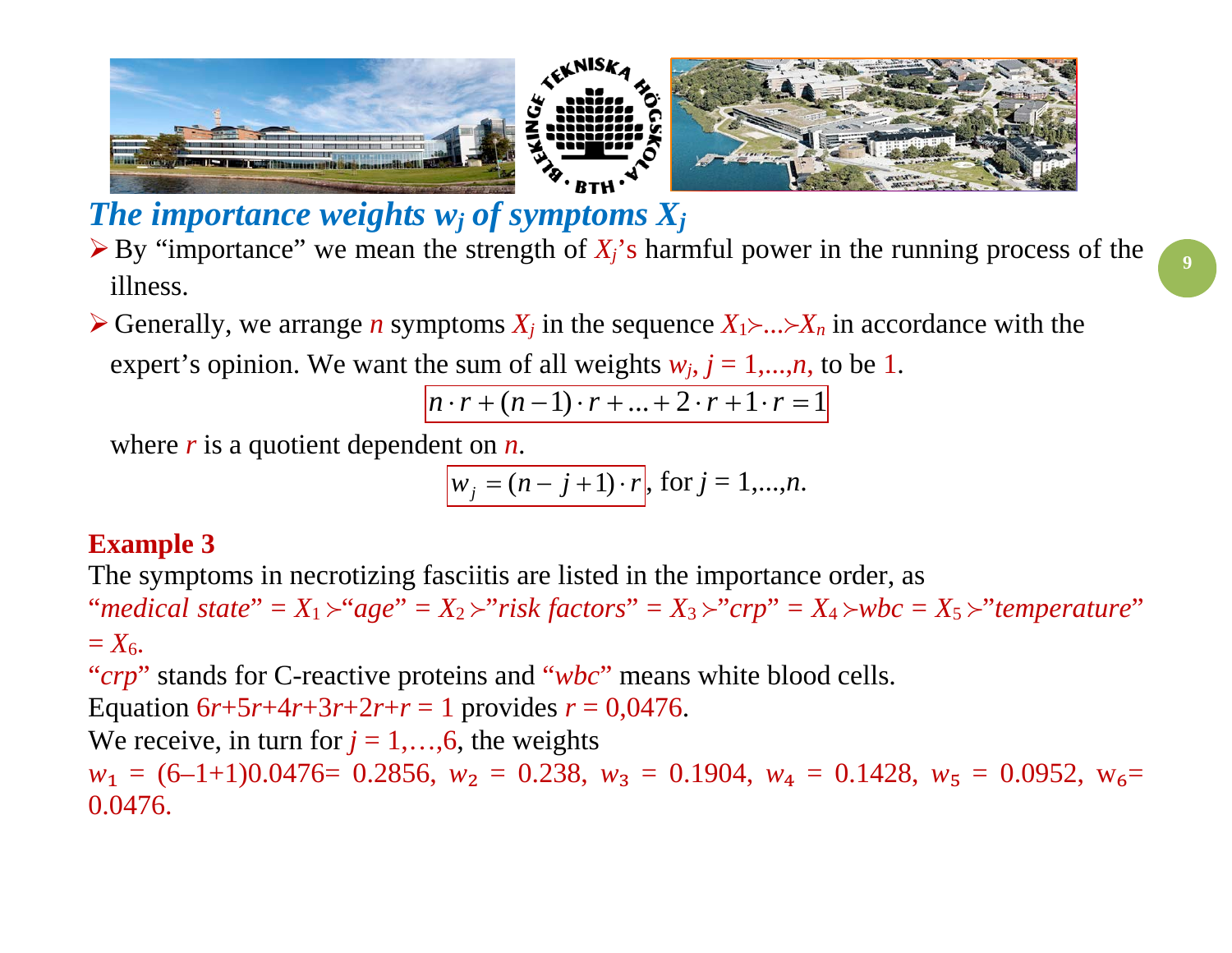

*The assumptions for constructions of fuzzified output levels*

 $\triangleright$  We generate output decision fuzzy levels  $L_l$  over [0, 1],  $l = 1,...,m$ , to calculate the membership degrees of patient characteristics *si* in each *Ll* for patient *Pi*.  $\geq L^*$ , which is the optimal decision level assigned to  $P_i$ , satisfies

> $(s_i)$  = max  $\mu_{L_i}(s_i)$  $\mu_{L^*}(s_i) = \max_{1 \leq l \leq m} \mu_{L_l}(s_i).$

We suppose that *m* is an even positive arbitrary integer in the model, due to the assumption that recommendation levels are differentiated into families: "nonindications" and "indications.

 $\triangleright$  Membership functions of  $L_l$  are dependent only on a number of levels and a length of the common set containing all supports of *Ll*.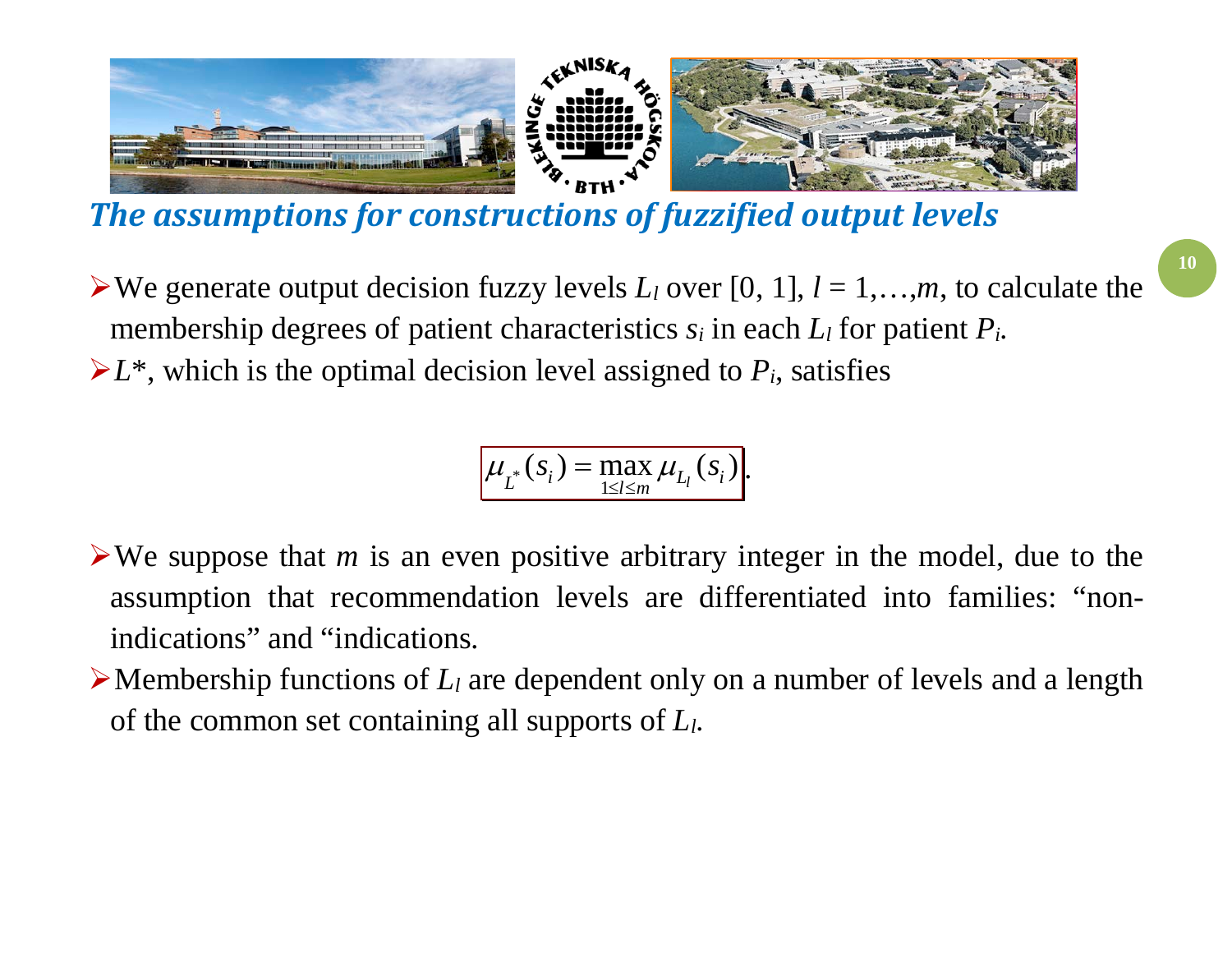

*Membership functions for an even number of output levels* For an even *m* value, we divide all sets in two families.

 "*left*" sets *L*1,…, 2 *Lm*  $'$  *right*" sets  $L_{\frac{m}{2}+1},..., L_m$  $\mathbf{I}$  $\overline{ }$  $\mathbf{I}$  $\overline{\mathcal{L}}$  $\mathbf{I}$  $\mathbf{I}$  $\mathbf{I}$ ┤  $\left\lceil \right\rceil$ ≥  $\left(\frac{s_i - \frac{E}{2(m-1)}\delta(t)}{\frac{E}{(m-1)}\delta(t)}\right)^2$  for  $\frac{E}{2}\delta(t) \leq s_i \leq$  $\setminus$ ſ  $\left(\frac{s_i-\frac{E(m-2)}{2(m-1)}\delta(t)}{\frac{E}{(m-1)}\delta(t)}\right)^2$  for  $\frac{E\cdot(m-2)}{2(m-1)}\delta(t) \leq s_i \leq$  $\setminus$  $-2$  $\leq \frac{E \cdot (m-)}{2(m-)}$  $\mu_{L_{t}}(s_{i}) =$ − ⋅ −  $-\frac{E_m}{2(m-1)}\delta(t)$  for  $E \delta(t) < \epsilon < E$ −  $-\frac{E\cdot(m-2)}{2(m-1)}\delta(t)$   $\uparrow$ 1 for  $s_i \leq \frac{E \cdot (m-2)}{2(m-1)} \delta(t)$ , − ·*m*<br>n− − −  $·$   $(m-$ 0 for  $s_i \geq \frac{E \cdot m}{2(m-1)} \delta(t)$ ,  $2\left| \frac{f^{(t)}(x,y)}{E^{(t)}} \right|$  for  $\frac{E}{2}\delta(t) \leq s_i \leq \frac{E \cdot m}{2(m-1)}\delta(t)$ ,  $1-2\left|\frac{F_t-2(m-1)+F_{\infty}}{E_s} \right|$  for  $\frac{E \cdot (m-2)}{2(m-1)} \delta(t) \leq s_i \leq \frac{E}{2} \delta(t)$ ,  $2(m-1)$  $2\mathcal{O}(l) = \frac{3}{l} = 2(m-1)$ 2  $(t)$  $(t)$  $2(m-1)$   $O(V) = 3i - 2$  $(m-2)$ 2  $(t)$  $(t)$  $s_i \leq \frac{E \cdot (m-2)}{2(m-1)} \delta(t)$  $(m-1)$  $2(m-1)$  $(m-1)$  $2(m-1)$  $(m-2)$  $s_i \geq \frac{E \cdot m}{2(m-1)} \delta(t)$  $t \leq s_i \leq \frac{E \cdot m}{2(m-1)} \delta(t)$  $t \leq s_i \leq \frac{E}{2} \delta(t)$ *m E m i m E m i E t*  $s_i = \frac{E \cdot m}{2(m+1)} \delta(t)$ *E*  $m-1$ <sup>*v*</sup>*<sup><i>j*</sup> $\geq$ *s<sub>i</sub>*  $E \cdot (m)$ *t*  $s_i = \frac{E(m-2)}{2(m-1)} \delta(t)$ *E m*  $\sum_{i=1}^{E \cdot (m-2)} \delta$ *m E*  $i = \frac{E \cdot m}{2(m-1)}$ *m E*  $i - \frac{E \cdot (m)}{2(m)}$ δ  $\delta(t) \leq s \leq \frac{E \cdot m}{2(1-\lambda)} \delta$  $\delta(t) \leq s \leq \frac{E}{3} \delta$ δ δ δ δ  $\left( E-\frac{E\cdot m}{2\epsilon} \varepsilon(t) \right)$  $\left( E-\frac{E\cdot (m-2)}{2(m-1)}\varepsilon(t)\right)$  $\overline{ }$  $\overline{\phantom{a}}$  $\overline{a}$  $\overline{\mathcal{L}}$  $\overline{ }$  $\overline{a}$  $\overline{\phantom{a}}$ ┤  $\int$  $\geq E \int$  for  $E - \frac{E}{2} \varepsilon(t) \leq s_i \leq E \left(\frac{s_i-\left(E-\frac{E\cdot(m-2)}{2(m-1)}\varepsilon(t)\right)}{E-c(t)}\right)$  $\setminus$  $-2$  $\left(\frac{s_i-\left(E-\frac{E-m}{2(m-1)}\varepsilon(t)\right)}{\frac{E}{(m-1)}\varepsilon(t)}\right)^2$  for  $E-\frac{E\cdot m}{2(m-1)}\varepsilon(t) \leq s_i \leq E$  $\setminus$ ſ 0 for  $s_i \leq E - \frac{E \cdot m}{2(m-1)} \varepsilon(t)$ ,  $(s_i) =$ −  $\cdot$ (m-−  $-\left(E-\frac{E\cdot(m-2)}{2(m-1)}\varepsilon(t)\right)$   $\left\{C\cdot E\cdot E\cdot E\cdot\left(A\right)\leq \varepsilon \leq E\cdot E\cdot\left(m-2\right)\right\}$ −  $-\left(E-\frac{E_m}{2(m-1)}\varepsilon(t)\right)\bigg)^2$  for  $F=-E$ − − −  $\cdot$   $(m-$ − −<br>n− 1 for  $s_i \geq E - \frac{E \cdot (m-2)}{2(m-1)} \varepsilon(t)$ ,  $1-2\left|\frac{r_1-r_2(m-1)}{E_{\sigma}(t)}\right|$  for  $E-\frac{E}{2}\varepsilon(t)\leq s_i\leq E-\frac{E_{\sigma}(m-2)}{2(m-1)}\varepsilon(t)$ ,  $2\left| \frac{2\left(\frac{F}{E} - 2(m-1)\right)}{E} \right|$  for  $E - \frac{E \cdot m}{2(m-1)} \varepsilon(t) \leq s_i \leq E - \frac{E}{2} \varepsilon(t)$ ,  $2(m-1)$  $(m-2)$  $2(m-1)$  $(m-2)$ 2 2  $(t)$  $(t)$ 2( 1) 2 2  $(t)$  $(t)$  $2(m-1)$ 1  $2(m-1)$  $(m-2)$  $(m-1)$  $2(m-1)$ 2  $s_i \geq E - \frac{E \cdot (m-2)}{2(m-1)} \varepsilon(t)$  $E - \frac{E}{2} \mathcal{E}(t) \leq s_i \leq E - \frac{E \cdot (m-2)}{2(m-1)} \mathcal{E}(t)$  $E - \frac{E \cdot m}{2(m-1)} \mathcal{E}(t) \leq s_i \leq E - \frac{E}{2} \mathcal{E}(t)$  $\mu_{L_{\frac{m}{2}+t}}(s_i)$ *m E m i m*  $E \cdot (m)$ *i E t*  $s_i - E - \frac{E \cdot (m-2)}{2(m-1)} \varepsilon(t)$ *E m i E m t*  $s_i - E - \frac{E \cdot m}{2(m-1)} \varepsilon(t)$  $i = L$  2(*m m E*  $i - E - \frac{E \cdot (m)}{2(m)}$ *m E*  $i - E - \frac{E \cdot m}{2(m - 1)}$ ε  $\varepsilon(t) \leq s \leq L - \frac{\varepsilon}{\varepsilon} \varepsilon$  $\mathcal{E}(t) \leq \mathcal{S}_i \leq \mathcal{L} - \frac{1}{2}\mathcal{E}$ ε ε ε ε  $\delta(t) = \frac{2}{m} \cdot t$ ,  $t = 1, \ldots, \frac{m}{2}$  $\varepsilon(t) = 1 - \frac{2}{m}(t-1), t = 1, \ldots, \frac{m}{2}$ .



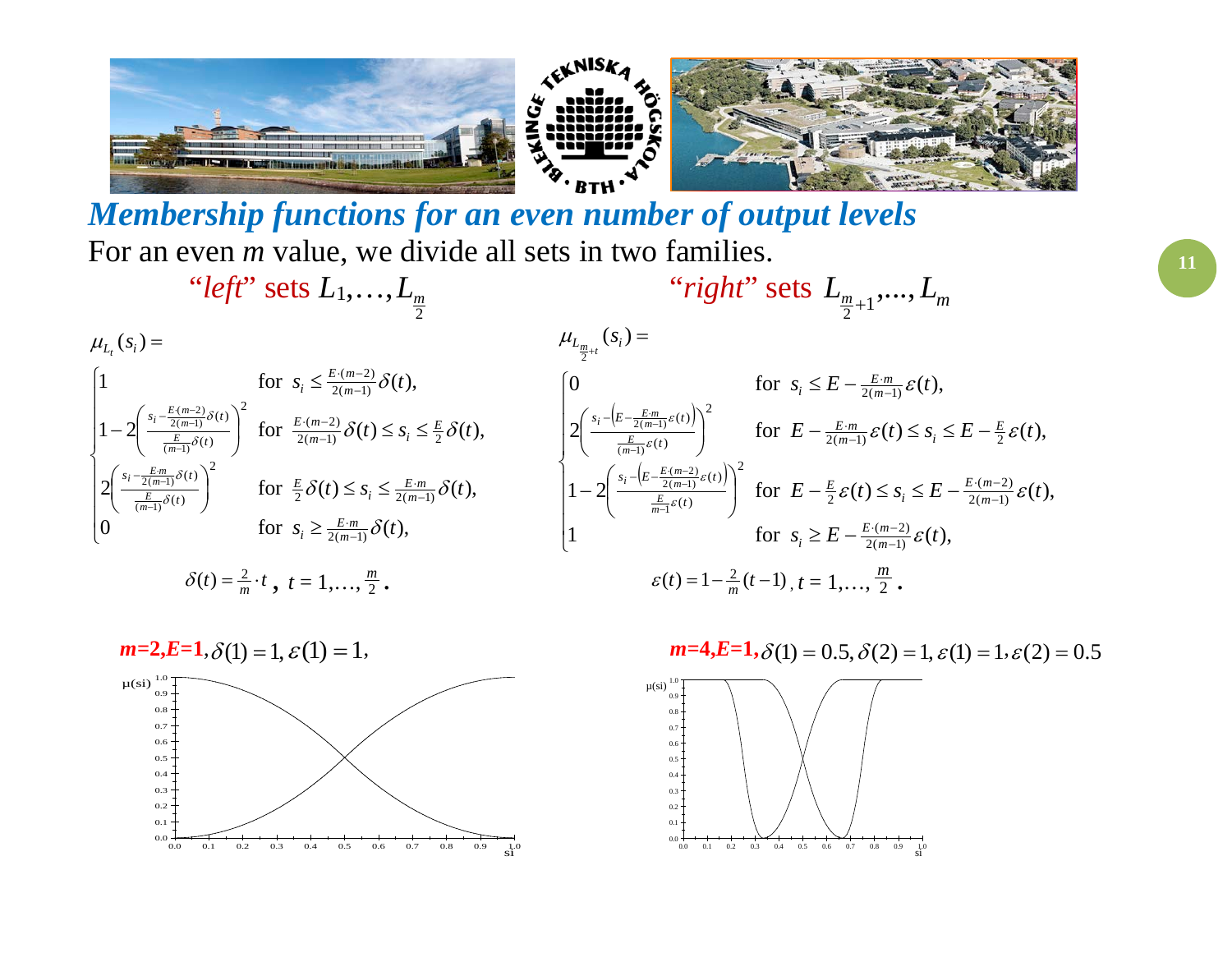

## *Fuzzy sets of recommendation levels* **Example 4**

The term list of decision

*d* = "*recommendation for treating with HBO for patient Pi*" is stated as  $d = \{L_1 = \text{strong non-indication}$  for treating with HBO",  $L_2 = \text{moderate}$  non*indication for treating with HBO*", *L*<sup>3</sup> ="*moderate indication for treating with HBO*", *L*<sup>4</sup> = "*strong indication for treating with HBO*".

*L*<sup>1</sup> and *L*<sup>2</sup> belong to the "*left*" family of fuzzy sets, whereas *L*<sup>3</sup> and *L*<sup>4</sup> build the "*right*" family of fuzzy sets. Sets  $L_l$  have the supports included in interval [0, 1], due to the statement  $s_i \in [0, 1]$ . For  $m = 4$  and  $E = 1$ , we get

 $\mathbf{r}$ 

$$
\mu_{L_{1}}(s_{i}) = \begin{cases}\n1 & \text{for } 0 \le s_{i} \le 0.166, \\
1 - 2\left(\frac{s_{i} - 0.166}{0.166}\right)^{2}\n\end{cases}
$$
\nfor  $0.166 \le s_{i} \le 0.25$ , \\

$$
\mu_{L_{2}}(s_{i}) = \begin{cases}\n2\left(\frac{s_{i} - 0.333}{0.166}\right)^{2}\n\end{cases}
$$
\nfor  $0.25 \le s_{i} \le 0.333$ , \\
for  $s_{i} \ge 0.333$ , \\
for  $s_{i} \ge 0.333$ , \\
for  $0.5 \le s_{i} \le 0.333$ , \\
for  $0.333 \le s_{i} \le 0.5$ , \\

$$
\mu_{L_{3}}(s_{i}) = \begin{cases}\n0 & \text{for } 0 \le s_{i} \le 0.25, \\
2\left(\frac{s_{i} - 0.333}{0.333}\right)^{2}\n\end{cases}
$$
\nfor  $0.5 \le s_{i} \le 0.333$ , \\
for  $0.333 \le s_{i} \le 0.5$ , \\

$$
\mu_{L_{3}}(s_{i}) = \begin{cases}\n0 & \text{for } 0 \le s_{i} \le 0.666, \\
1 - 2\left(\frac{s_{i} - 0.666}{0.333}\right)^{2}\n\end{cases}
$$
\nfor  $0.667 \le s_{i} \le 0.75$ , \\

$$
\mu_{L_{4}}(s_{i}) = \begin{cases}\n0 & \text{for } 0 \le s_{i} \le 0.667, \\
2\left(\frac{s_{i} - 0.667}{0.167}\right)^{2}\n\end{cases}
$$
\nfor  $0.667 \le s_{i} \le 0.75$ , \\

$$
\mu_{L_{4}}(s_{i}) = \begin{cases}\n0 & \text{for } 0.667 \le s_{i} \le 0.75, \\
1 - 2\left(\frac{s_{i} - 0.833}{0.167}\right)^{2}\n\end{cases}
$$
\nfor  $0.75 \le s_{i} \le 0.83$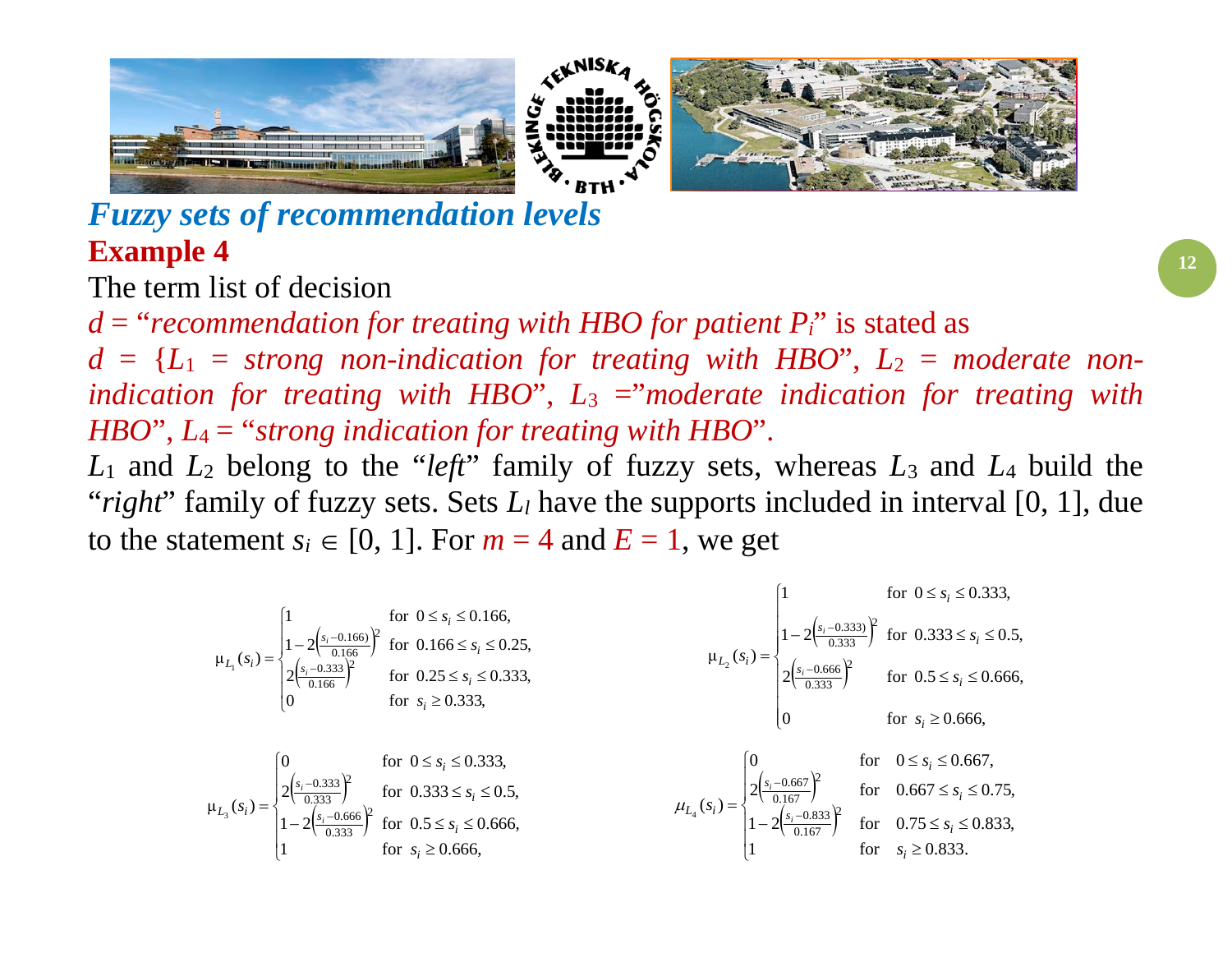

- *Treatment with HBO – membership of values of clinical markers*  $\triangleright$  The values of crucial clinical markers and the decisions made by physicians have been sampled for 13 patients (12 men and 1 woman) treated in the Blekinge County City Hospital in Karlskrona, Sweden, between 2006 and 2010.
- The clinical symptoms, essential in NF, have been introduced in Example 3. For quantitative symptoms we adapt  $\mu_{X_j}(x_{i,j}) = s(x_{i,j}, \alpha_j, \beta_j, \gamma_j)$  as follows:

$$
\mu_{X_2 = "age"}(x_{i,2}) = s(x_{i,2}, 18, 59, 100), \mu_{X_4 = "cmp"}(x_{i,4}) = s(x_{i,4}, 0, 250, 500),
$$
  

$$
\mu_{X_5 = "wbc"}(x_{i,5}) = s(x_{i,5}, 0, 15, 30), \text{ and } \mu_{X_6 = "temp."}(x_{i,6}) = s(x_{i,6}, 36, 38.5, 41).
$$

 $\triangleright$  In Example 2, we have determined the membership degrees for the coded symptom  $X_1$  = "*medical state*" as:  $\mu_{X_1}(g(0)) = 0$ ,  $\mu_{X_1}(g(1)) = 0.125$ ,  $\mu_{X_1}(g(2)) = 0.5$ ,  $\mu_{X_1}(g(3)) = 0.875$ , and  $\mu_{X_1}(g(4)) = 1$ .

Another symptom  $X_3 =$  "*risk factors*", coded between 0 and 6, is characterized by memberships

$$
\mu_{X_3}(g(0)) = 0
$$
,  $\mu_{X_3}(g(1)) = 0.056$ ,  $\mu_{X_3}(g(2)) = 0.221$ ,  $\mu_{X_3}(g(3)) = 0.5$ ,  
\n $\mu_{X_3}(g(4)) = 0.779$ ,  $\mu_{X_3}(g(5)) = 0.944$ , and  $\mu_{X_3}(g(6)) = 1$ .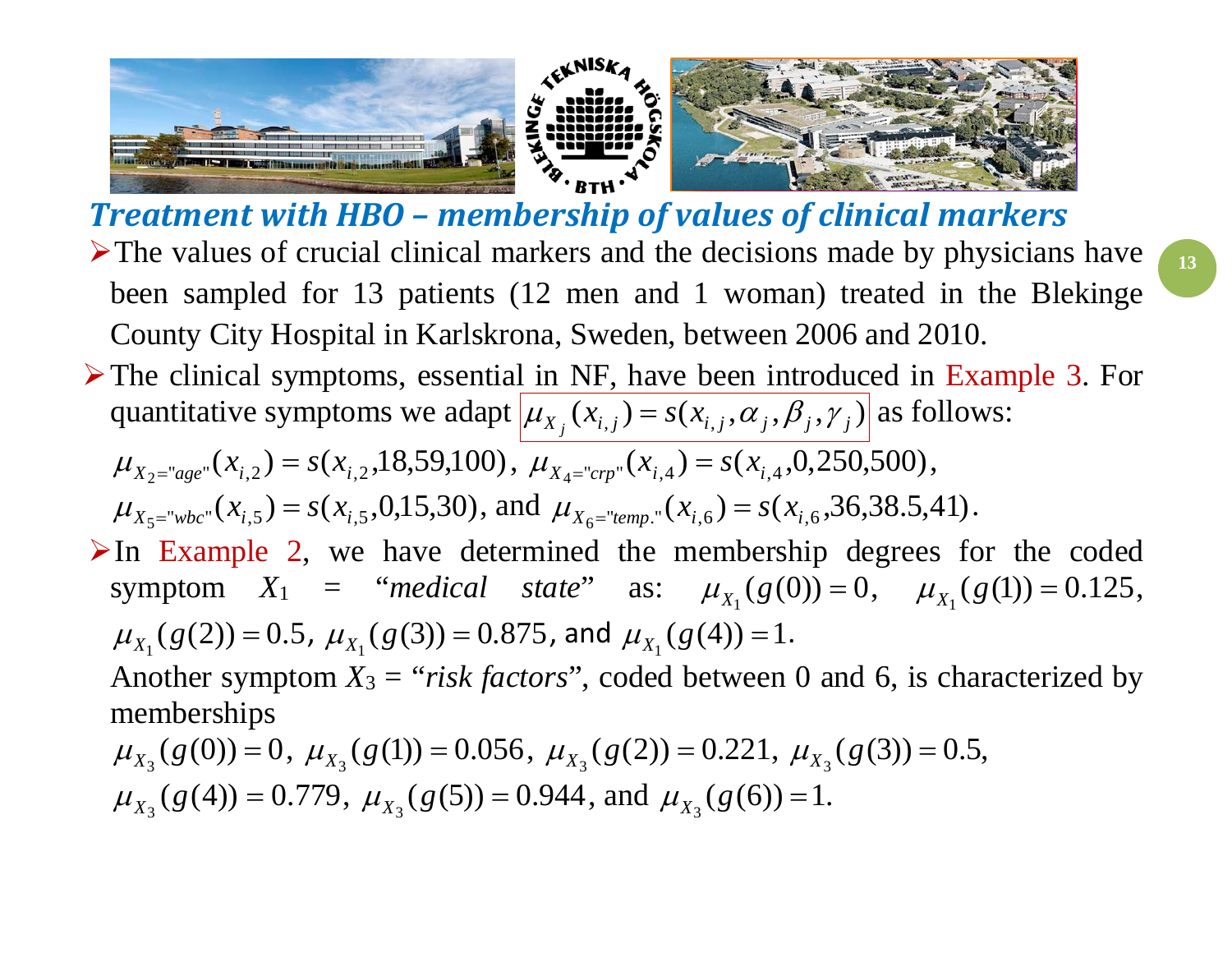

*Patient symptom values and membership degrees in fuzzy sets designed for symptoms Xj, j = 1,…,6*

| $P_i$    | $X_{1}$ - | $X_2$ -age | $X_3$ -risk | $X_4$ -crp | $X_5$ -wbc | $X_{6}$ -   |
|----------|-----------|------------|-------------|------------|------------|-------------|
|          | medical   |            | factors     |            |            | temperature |
|          | state     |            |             |            |            |             |
| $P_1$    | 0.13/1    | 0.06/32    | 0/0         | 0.83/352   | 0.52/15.3  | 0/36.2      |
| $P_2$    | 0/36.2    | 0.83/76    | 0.5/3       | 0.56/267   | 0.49/14.9  | 0.39/38.2   |
| $P_3$    | 0.88/3    | 0.30/50    | 0.06/1      | 0.43/232   | 0.22/10    | 0.14/37.3   |
| $P_4$    | 0.5/2     | 0.66/66    | 0.22/2      | 0.7/305    | 0.99/28.2  | 0.29/37.9   |
| $P_5$    | 0.88/3    | 0.75/71    | 0/0         | 0.29/189   | 0.99/27.8  | 0.14/37.3   |
| $P_6$    | 0.5/2     | 0.45/57    | 0/0         | 0.64/281   | 0.53/15.5  | 0.42/38.3   |
| $P_7$    | 1/4       | 0.29/49    | 0.06/1      | 0.85/363   | 0.76/19.5  | 0.03/36.6   |
| $P_8$    | 0.88/3    | 0.89/81    | 0.5/3       | 0.91/394   | 0.36/12.7  | 0.20/37.6   |
| $P_9$    | 1/4       | 0.48/58    | 1/6         | 0.94/413   | 0.68/18    | 0.32/38     |
| $P_{10}$ | 0.88/3    | 0.45/57    | 0.06/1      | 0.48/246   | 0.02/3.1   | 0/35.8      |
| $P_{11}$ | 0.5/2     | 0.52/60    | 0.22/2      | 0.06/85    | 0.62/16.9  | 0.29/36.5   |
| $P_{12}$ | 0.88/3    | 0.73/70    | 0.78/4      | 0.92/403   | 0.99/28.5  | 0.32/38     |
| $P_{13}$ | 1/4       | 0.88/80    | 0.22/2      | 0.05/76    | 0.73/18.9  | 0.98/40.5   |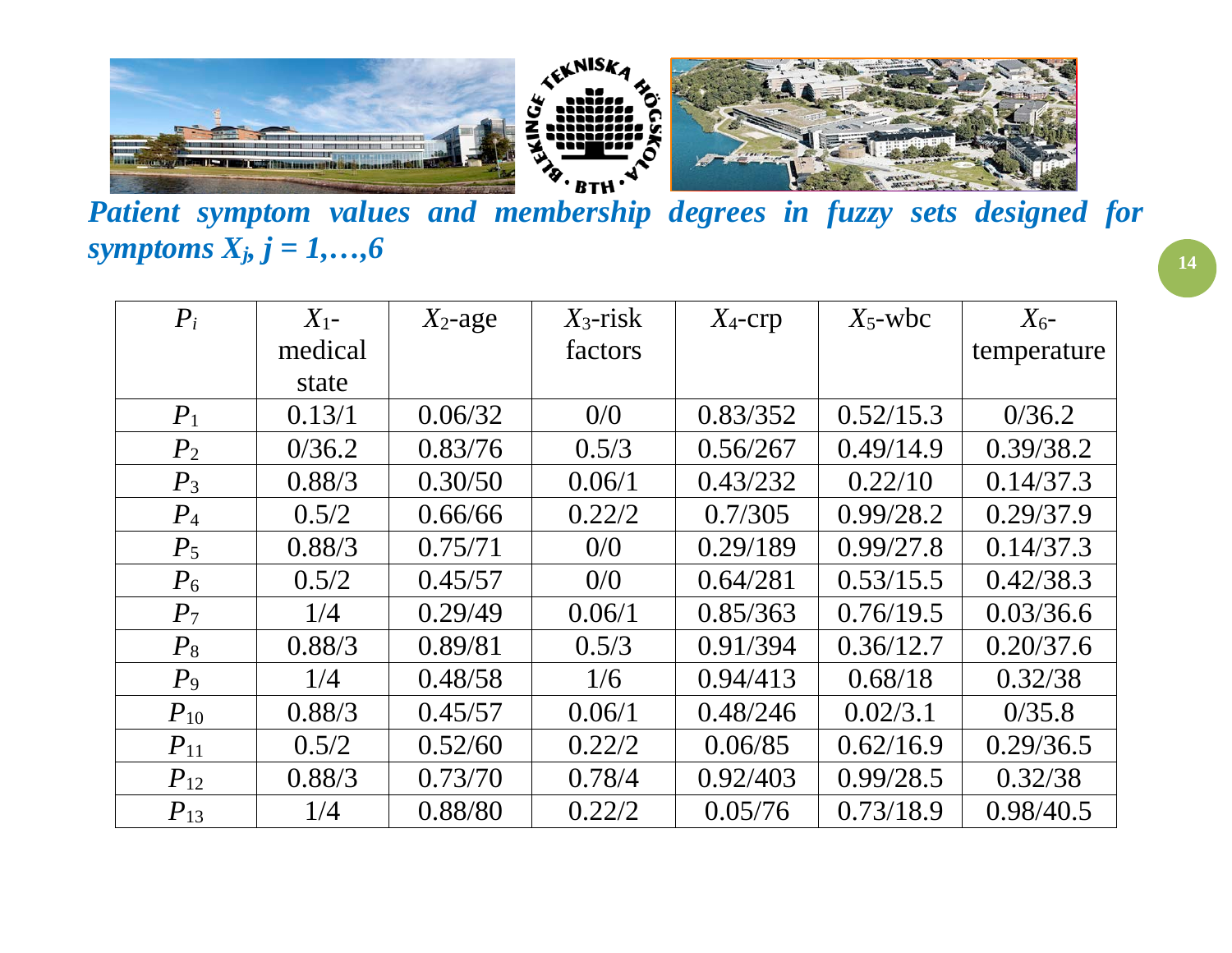

*Assumptions for making decisions about serving HBO*

## **Example 5**

Patient  $P_1$  is represented by

 $s_1 = 0.125 \cdot 0.286 + 0.058 \cdot 0.238 + 0.019 + 0.824 \cdot 0.1428 + 0.52 \cdot 0.095 + 0.003 \cdot 0.047$ 0.217.

For  $s_i = 0.217$ , we get:  $\mu_{L_1}(0.217) = 1 - 2 \left( \frac{0.217 - 0.166}{0.166} \right)^2 = 0.28$  $0.217 - 0.166$  $\mu_{L_1}(0.217) = 1 - 2 \left( \frac{0.217 - 0.166}{0.166} \right)^2 = 0.28$  (0.166 < 0.217 < 0.25),  $\mu_{L_2}(0.217) = 1$  (0.217 < 0.333),  $\mu_{L_3}(0.217) = 0$  (0.217 < 0.333), and  $\mu_{L_4}(0.217) = 0$  $(0.217 < 0.667).$ 

The largest value of the membership degree indicates level *L*2.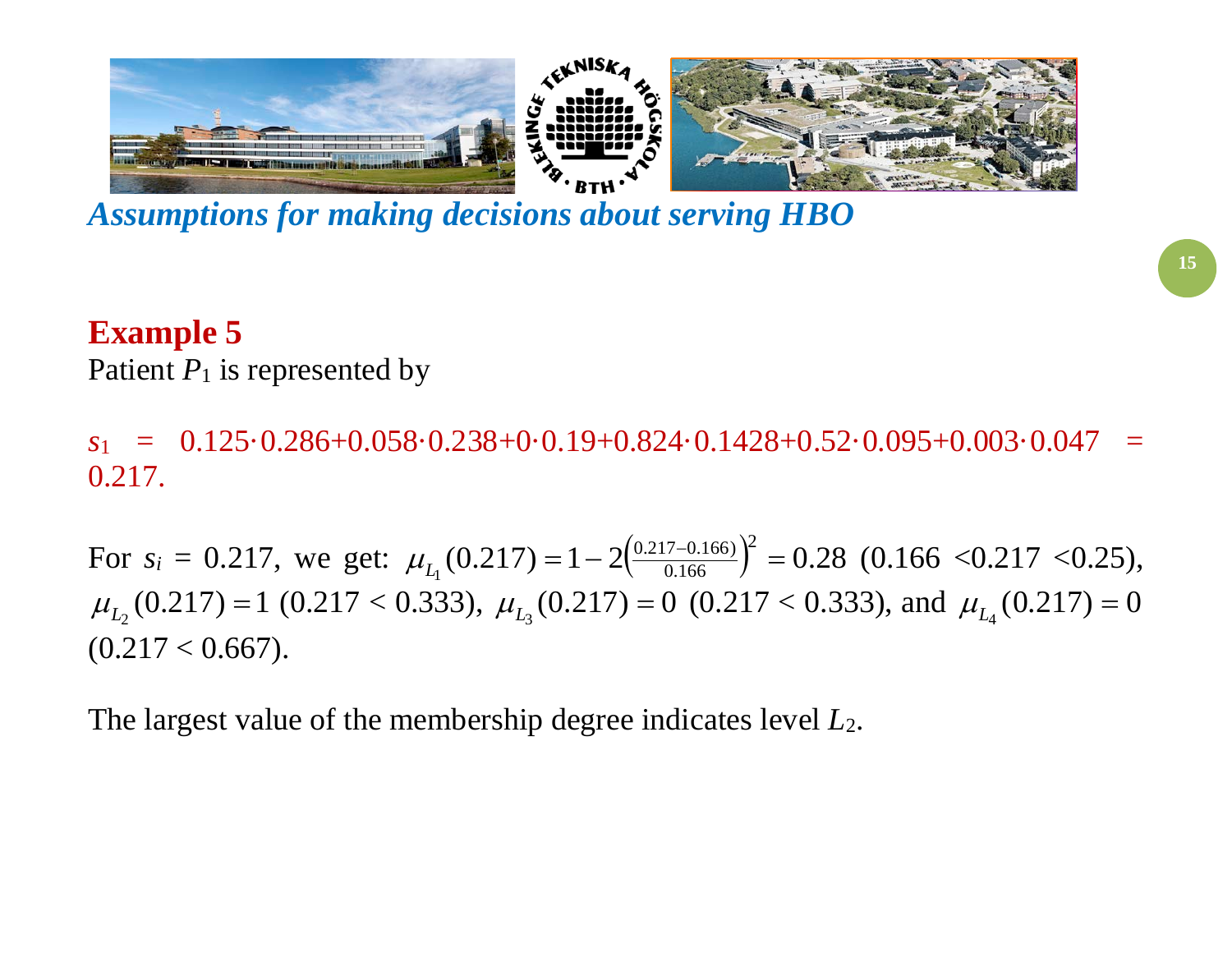

*Recommendations for HBO treating - the Comparison of Fuzzy Decisions (Underlined) to Decisions Made by the Physician*

| $P_i$    | Si    |                | $\mu_{L_1}(s_i)   \mu_{L_2}(s_i)   \mu_{L_3}(s_i)$ |          | $\mu_{L_4}(s_i)$ | Decision made by |
|----------|-------|----------------|----------------------------------------------------|----------|------------------|------------------|
|          |       |                |                                                    |          |                  | physician        |
| $P_1$    | 0.217 | 0.81           |                                                    | $\Omega$ | $\theta$         | N <sub>o</sub>   |
| $P_2$    | 0.58  | $\theta$       | 0.13                                               | 0.87     | $\overline{0}$   | Yes              |
| $P_3$    | 0.42  | $\overline{0}$ | 0.86                                               | 0.14     | $\overline{0}$   | N <sub>o</sub>   |
| $P_4$    | 0.558 | $\theta$       | 0.25                                               | 0.75     | $\theta$         | Yes              |
| $P_5$    | 0.57  | $\theta$       | 0.17                                               | 0.83     | $\overline{0}$   | Yes              |
| $P_6$    | 0.41  | $\overline{0}$ | 0.89                                               | 0.11     | $\overline{0}$   | N <sub>o</sub>   |
| $P_7$    | 0.56  | $\theta$       | 0.21                                               | 0.79     | $\theta$         | Yes              |
| $P_8$    | 0.73  | $\overline{0}$ | $\overline{0}$                                     |          | 0.29             | Yes              |
| $P_9$    | 0.80  | $\Omega$       | $\theta$                                           |          | 0.93             | Yes              |
| $P_{10}$ | 0.44  | $\theta$       | 0.8                                                | 0.2      | $\overline{0}$   | N <sub>o</sub>   |
| $P_{11}$ | 0.39  | $\theta$       | 0.94                                               | 0.06     | $\theta$         | N <sub>o</sub>   |
| $P_{12}$ | 0.81  | $\theta$       | $\overline{0}$                                     |          | 0.97             | Yes              |
| $P_{13}$ | 0.66  | $\theta$       | $\overline{0}$                                     |          | $\overline{0}$   | Yes              |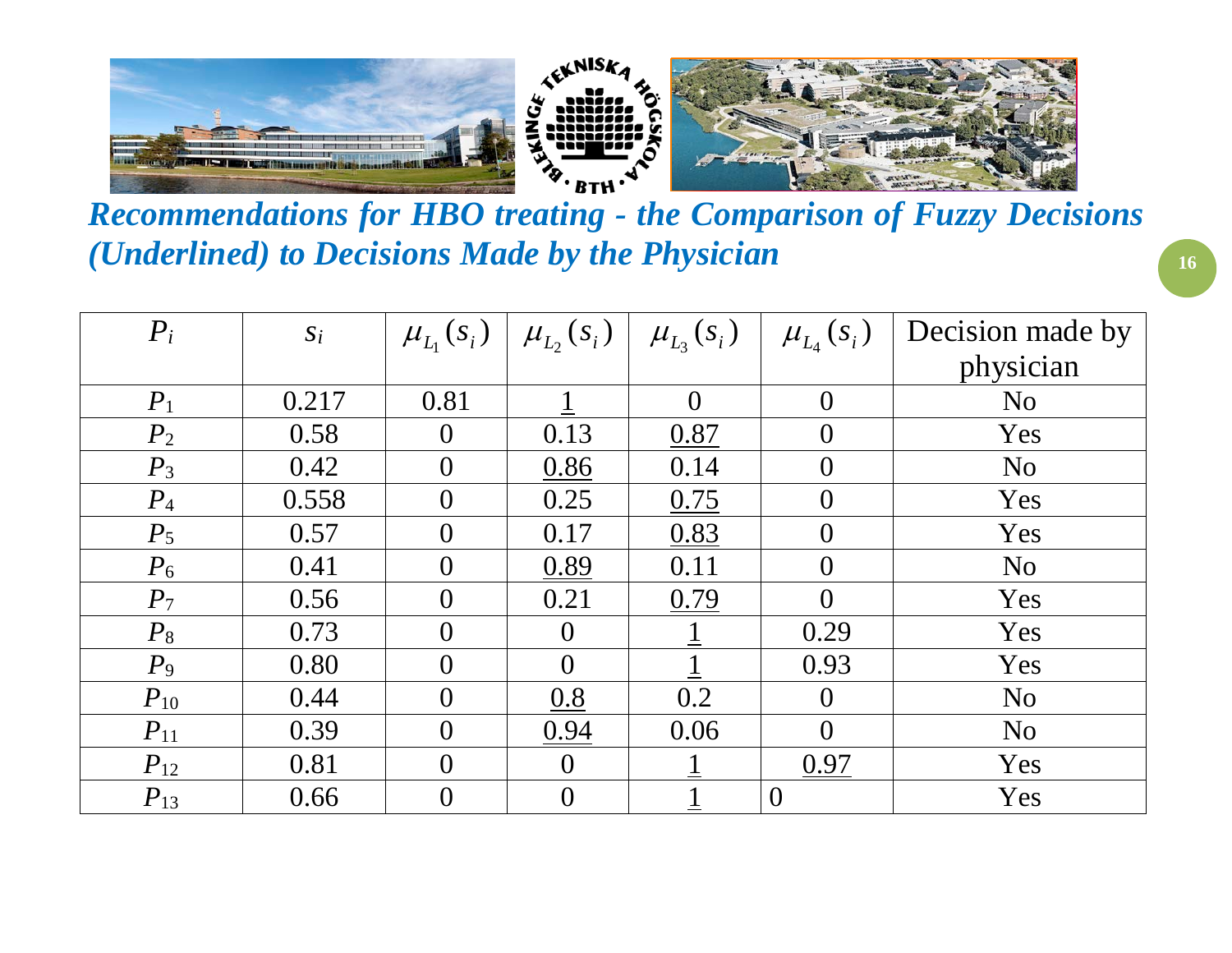

## *Conclusion and Future Work*

- $\triangleright$  We have used our model to advise the treatment with hyperbaric oxygen in necrotizing fasciitis.
- $\triangleright$  Instead of designing a utility matrix, we have introduced only one decision, designated by the list of term-sets. These express recommendation levels of the treatment as non-indications and indications.
- $\triangleright$  The decision levels are involved in the algorithm in its final phase, which differs the model from other fuzzy decision making models.
- $\triangleright$  Our decisions are made for individuals, and they have not general characters.
- $\triangleright$  The input data and output recommendation levels are fuzzified by designs of own suggestions of membership functions.
- $\triangleright$  The membership functions of the outcomes (recommendation levels) are sampled in two common formulas, depending only on a number of recommendation terms and the width of a reference set, common for terms.
- $\triangleright$  The own procedures of estimating the importance weights of symptoms and approximating membership degrees of qualitative symptoms have also been added as contributions in imprecise mathematics.
- $\triangleright$  The idea of combining analysis of numerical parameters with the qualitative estimations is very promising for the real decision making progress.
- The decisions have "*softer*" character than two-valued decisions "*yes-no*".
- $\triangleright$  We will redefine the ordering of importance weights of symptoms to refine the results. We also want to add the middle level "*wait and see*".
- $\triangleright$  The emphasis is laid on the design of recommendation levels, which classifies the model as robust approach to algorithmic modeling of outcomes.